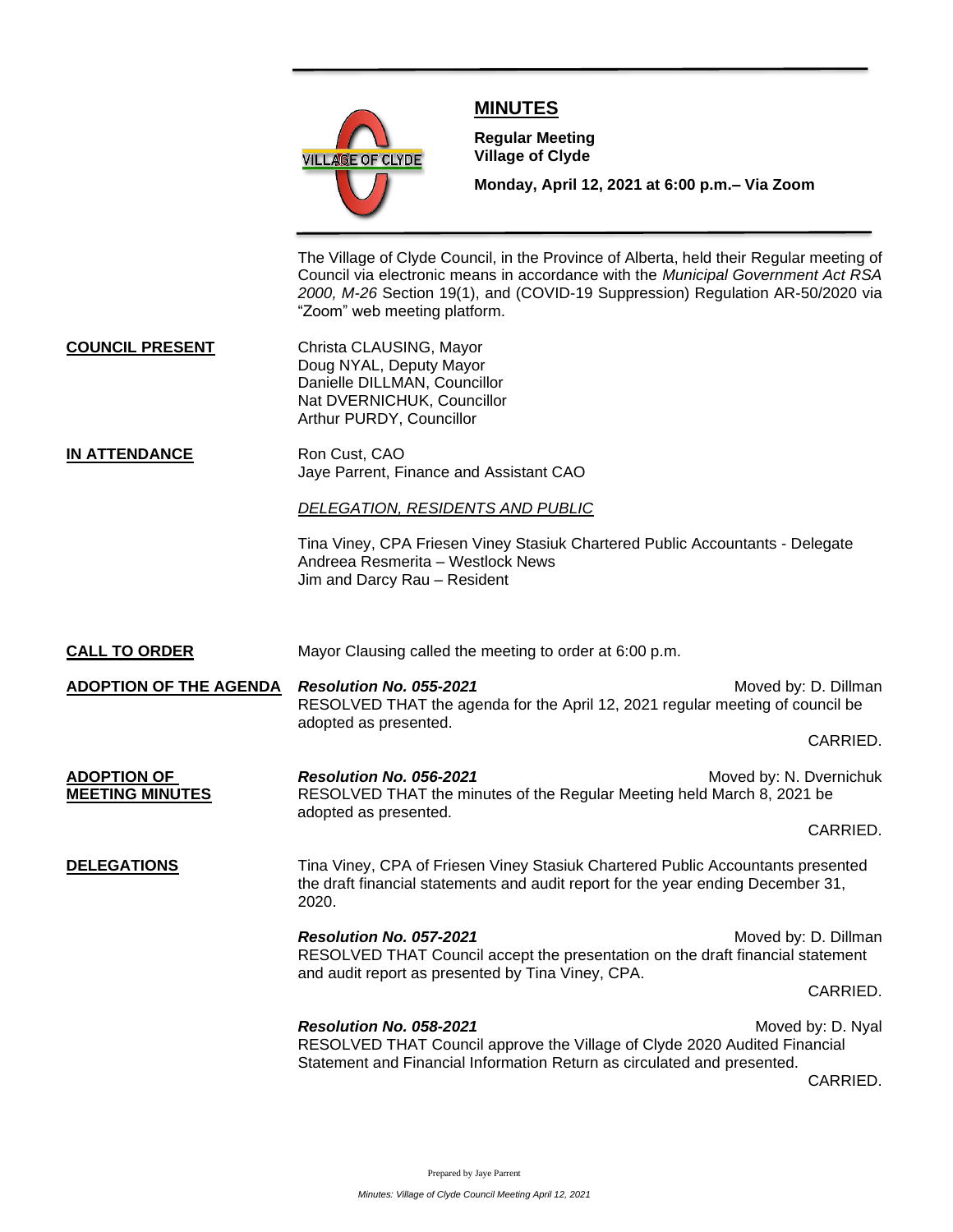| <b>PUBLICS CORNER</b>                                                              | None.                                                                                                                                                                                                                                                                                                                                                                                                                                              |  |
|------------------------------------------------------------------------------------|----------------------------------------------------------------------------------------------------------------------------------------------------------------------------------------------------------------------------------------------------------------------------------------------------------------------------------------------------------------------------------------------------------------------------------------------------|--|
| <b>OLD BUSINESS</b>                                                                | None.                                                                                                                                                                                                                                                                                                                                                                                                                                              |  |
|                                                                                    |                                                                                                                                                                                                                                                                                                                                                                                                                                                    |  |
| <b>NEW BUSINESS</b>                                                                |                                                                                                                                                                                                                                                                                                                                                                                                                                                    |  |
| <b>Verbal Report From The</b><br><b>Director of Emergency</b><br><b>Management</b> | A verbal report was provided by Jaye Parrent, DEM on recent Emergency<br>Management activities in the Village.                                                                                                                                                                                                                                                                                                                                     |  |
| <b>Regional Economic</b><br><b>Development Committee</b>                           | A verbal update on the activities of the Regional Economic Development<br>Committee was provided by Ron Cust, CAO                                                                                                                                                                                                                                                                                                                                  |  |
| RFD 2021-04-02<br><b>GROWTH Alberta</b><br>2021 Membership                         | Resolution No. 059-2021<br>Moved by: D. Nyal<br>RESOLVED THAT Council direct Administration not to renew the GROWTH Alberta                                                                                                                                                                                                                                                                                                                        |  |
|                                                                                    | membership in 2021.<br>CARRIED.                                                                                                                                                                                                                                                                                                                                                                                                                    |  |
| RFD 2021-04-03<br><b>Land Use Bylaw</b><br><b>Amendments</b>                       | Resolution No. 060-2021<br>Moved by: D. Dillman<br>RESOLVED THAT Council direct Administration to commence work with the<br>contractor, Municipal Planning Services" to prepare the appropriate bylaw and<br>legislative requirements to amend the land use bylaw, and further to re-allocate the<br>required amount to the 2021 budget from consulting services for an amount not to<br>exceed \$5,000.00.                                        |  |
|                                                                                    | CARRIED.                                                                                                                                                                                                                                                                                                                                                                                                                                           |  |
| <b>Verbal Update on</b><br><b>Subdivision</b>                                      | A verbal update on the status on the subdivision activities in the Village was<br>provided by Ron Cust.                                                                                                                                                                                                                                                                                                                                            |  |
| <b>RFD 2021-04-04 FCM</b><br><b>Grant Application for</b>                          | Resolution No. 061-2021<br>Moved by: A. Purdy<br>RESOLVED THAT Council instructs Administration not to move forward with<br><b>Municipal Asset Management</b> application toto the FCM Municipal Asset Management Grant Program at this time,<br>and further would like to have Administration research additional options for asset<br>management and bring this item back for discussion at a future Policy and Priorities<br>Committee meeting. |  |
|                                                                                    | CARRIED.                                                                                                                                                                                                                                                                                                                                                                                                                                           |  |
| <b>CLOSED SESSION</b>                                                              | Resolution No. 062-2021<br>Moved by: N. Dvernichuk<br>RESOLVED THAT Village of Clyde Council enter into to Closed Session under FOIP<br>Section 16(1) Contract Negotiations - Potential for Loss of Gain of a Third Party<br>regarding and Offer for Purchase and FOIP Section 24 - Advice from Officials at<br>CARRIED.<br>7:26 p.m.                                                                                                              |  |
|                                                                                    | Resolution No. 063-2021<br>Moved by: N. Dvernichuk<br>RESOLVED THAT Village of Clyde Council return to an open meeting at 7:53 p.m.<br>CARRIED.                                                                                                                                                                                                                                                                                                    |  |
|                                                                                    | Resolution No. 064-2021<br>Moved by: D. Dillman<br>RESOLVED THAT Council renew the service contract with Transitional Solutions<br>Inc. to provide contracted Chief Administrative Officer service to December 31, 2022<br>for \$5750.00 plus GST per month.                                                                                                                                                                                       |  |
|                                                                                    | CARRIED.                                                                                                                                                                                                                                                                                                                                                                                                                                           |  |

Prepared by Jaye Parrent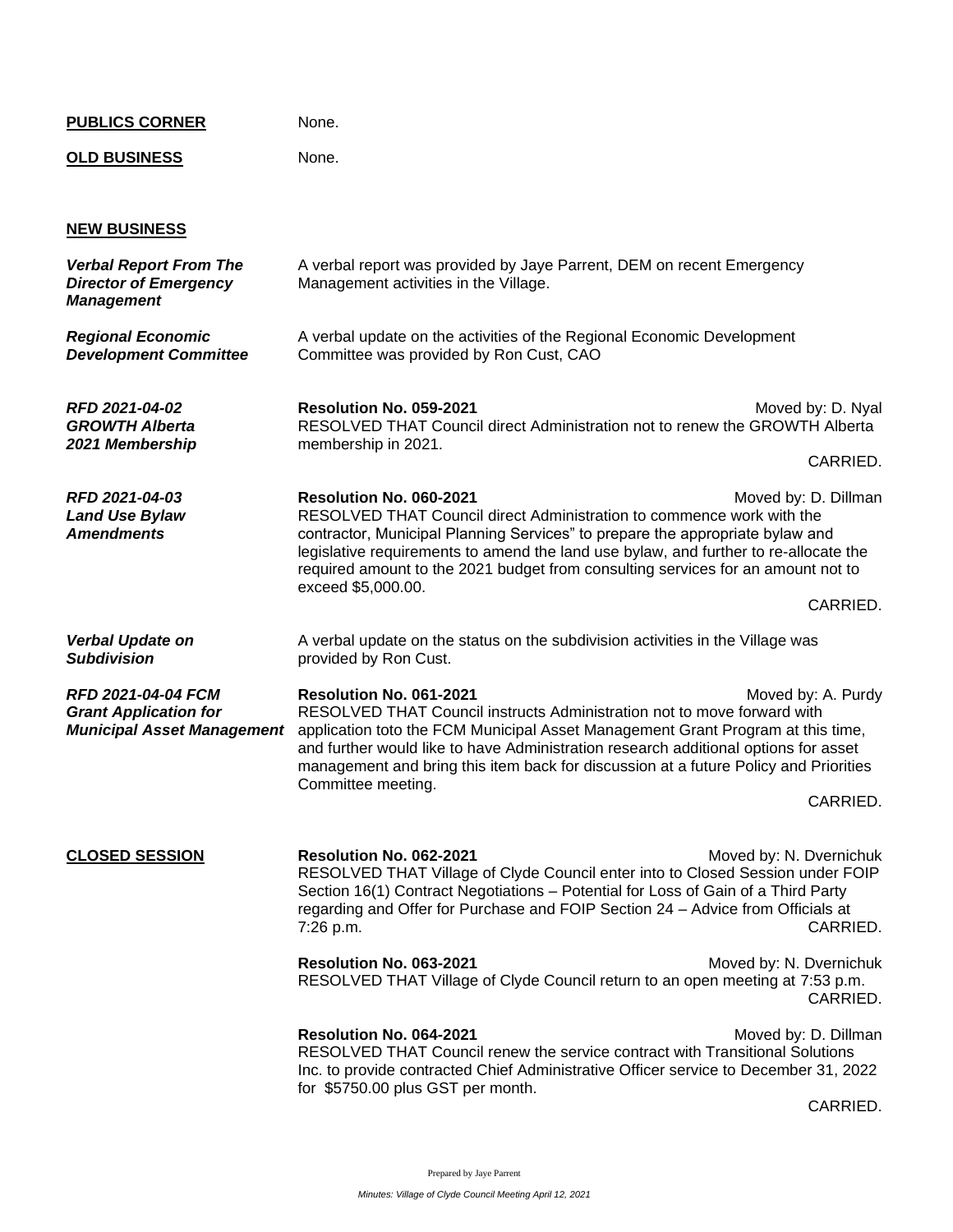|                                                                          | Resolution No. 065-2021<br>RESOLVED THAT Council appoint Jaye Parrent as the Development Authority                                                                                                                                                                                                                                                                | Moved by: D. Nyal                   |
|--------------------------------------------------------------------------|-------------------------------------------------------------------------------------------------------------------------------------------------------------------------------------------------------------------------------------------------------------------------------------------------------------------------------------------------------------------|-------------------------------------|
|                                                                          | Officer for the Village of Clyde effective April 12, 2021.                                                                                                                                                                                                                                                                                                        | CARRIED.                            |
| <b>FINANCIALS</b>                                                        | Resolution No. 066-2021<br>RESOLVED THAT Council accept the March 2021 Bank Reconciliation, March 2021<br>accounts payable Cheque list and March 31, 2021 Year to Date Trial Balance as<br>presented.                                                                                                                                                             | Moved by: D. Nyal                   |
|                                                                          |                                                                                                                                                                                                                                                                                                                                                                   | CARRIED.                            |
| <b>CAO REPORTS</b><br>Resolution No. 067-2021<br>Resolution No. 068-2021 | RESOLVED THAT Council accept the Action List as presented.                                                                                                                                                                                                                                                                                                        | Moved by: N. Dvernichuk             |
|                                                                          | RESOLVED THAT Council accept the CAO Verbal Report for March 2021 as<br>presented.                                                                                                                                                                                                                                                                                | CARRIED.<br>Moved by: N. Dvernichuk |
|                                                                          |                                                                                                                                                                                                                                                                                                                                                                   | <b>CARRIED</b>                      |
| <b>COUNCIL REPORTS</b><br><b>Mayor Clausing</b>                          | Westlock and District FCSS - Next meeting is April 14, 2021.<br>Joint Services/Regional Collaboration Committee - Next meeting is April 27, 2021<br>Inter Collaborative Framework Committee - Nothing to report, no meeting held.<br>Municipal Planning Commission - Meeting was held March 15, 2021<br>Technical Committee - Nothing to report, no meeting held. |                                     |
| Deputy Mayor Nyal                                                        | Clyde and District Agricultural Society - Annual general meeting was held in March.<br>Homeland Housing Board - Next meeting April 15, 2021.<br>Westlock and Area Crime Coalition - Next meeting is not yet scheduled.                                                                                                                                            |                                     |
| <b>Councillor Purdy</b>                                                  | Westlock Regional Waste Management - Next meeting is April 15, 2021.                                                                                                                                                                                                                                                                                              |                                     |
| Councillor Dillman                                                       | Emergency, Fire and Village of Clyde - Nothing to report, no meeting held.<br>Westlock Regional Water Services Commission - Next meeting is April 13, 2021.                                                                                                                                                                                                       |                                     |
| <b>Councillor Dvernichuk</b>                                             | GROWTH Alberta - Meeting will be held at the end of the month.<br>Regional Economic Development Committee - Meeting was held April 7, 2021.<br>Yellowhead Regional Libraries - Nothing to Report.<br>Municipal Planning Commission - Meeting was held March 15, 2021                                                                                              |                                     |
|                                                                          | Resolution No. 069-2021<br>RESOLVED THAT Council accept the Council reports as presented.                                                                                                                                                                                                                                                                         | Moved by: D. Dillman                |
| <b>MEETINGS AND ITEMS</b><br><b>FORTHCOMING</b>                          | Policy and Priorities Committee - April 19, 2021<br>Emergency, Fire and Village of Clyde Safety Committee - TBD.                                                                                                                                                                                                                                                  | CARRIED.                            |
| <b>COUNCIL AGENDA AND</b><br><b>REQUEST FOR DECISIONS</b>                | None.                                                                                                                                                                                                                                                                                                                                                             |                                     |
| <b>CORRESPONDENCE</b>                                                    | Resolution No. 070-2021<br>RESOLVED THAT Council accept the correspondence as presented which includes;<br>Letter from Minister McIvor noting the awarding of the ACP Grant for Regional                                                                                                                                                                          | Moved by: N. Dvernichuk             |
|                                                                          | <b>Emergency Management;</b><br>Letter from Municipal Affairs noting the unsuccessful ACP Grant Application for                                                                                                                                                                                                                                                   |                                     |
|                                                                          | Regional Economic Development.                                                                                                                                                                                                                                                                                                                                    | CARRIED.                            |